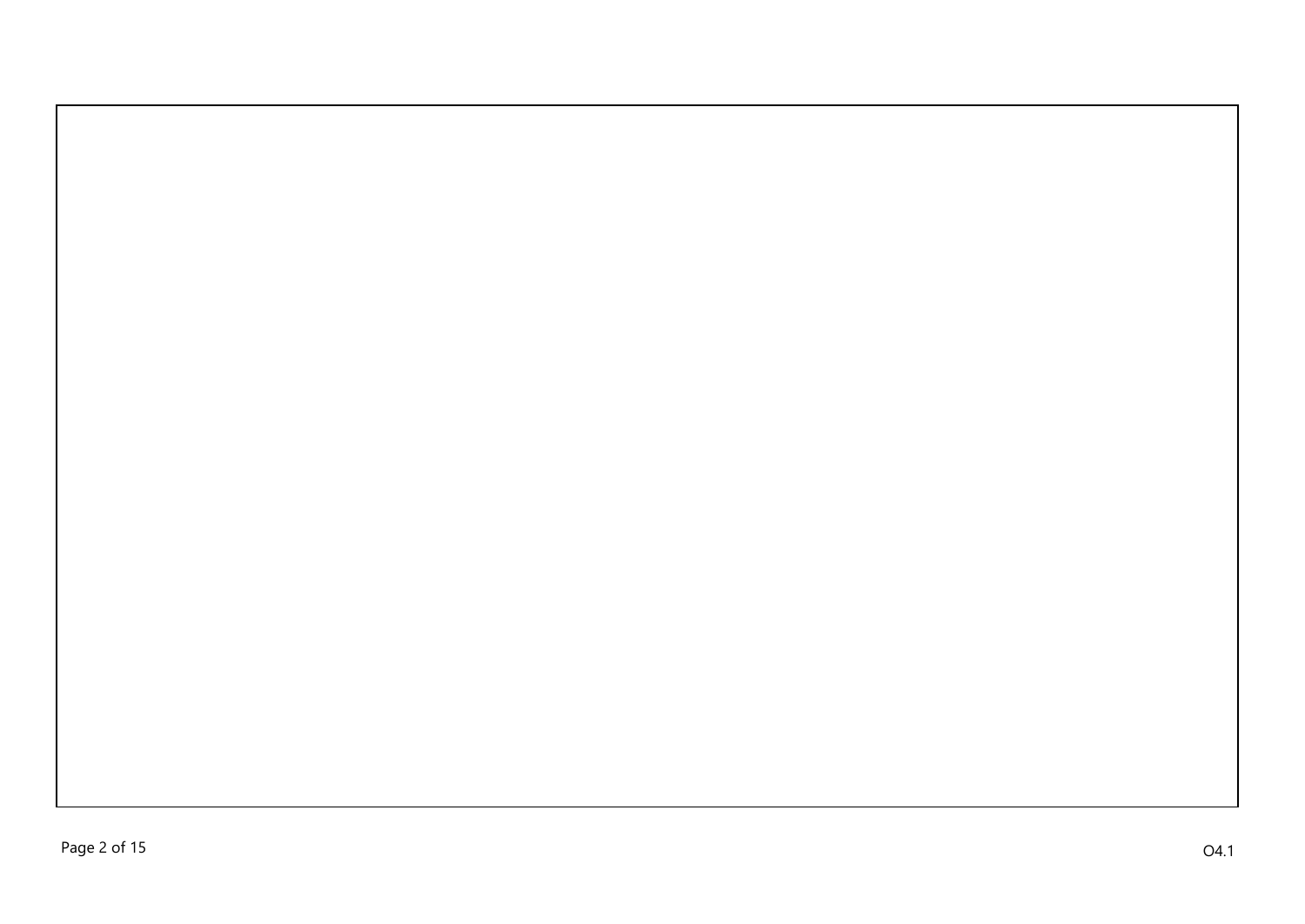| #              | Island    | House Name            | Name                    | Sex       | National ID | ېره پر شه                                                                             | يترمثر                           |
|----------------|-----------|-----------------------|-------------------------|-----------|-------------|---------------------------------------------------------------------------------------|----------------------------------|
| L. Gan         |           |                       |                         |           |             |                                                                                       |                                  |
|                | L. Gan    | Thundi. Baabul Avaaly | Hawwa Nazeeha           | F         | A080765     | $\left  \begin{smallmatrix} 2 & 0 & 2 & 6 \\ 2 & 0 & 2 & 6 \end{smallmatrix} \right $ | رَهُ وَ سَيِيرٌ                  |
| $\overline{c}$ | L. Gan    | Thundi. Vidhaathari   | Mariyam Nashvath        | F         | A255874     | پرسو <sub>ا</sub> پروگرسمبر                                                           | رەرە برەرد                       |
| L. Mundoo      |           |                       |                         |           |             |                                                                                       |                                  |
| $\overline{3}$ | L. Mundoo | Aahiya                | Ali Shafeeu             | ${\sf M}$ | A134623     | ومجر وتر                                                                              | أركمني المستوفي أرجم             |
| 4              | L. Mundoo | Aahiya                | Adam Saleem             | M         | A134624     | وشرير                                                                                 | وره خوځ                          |
| 5              | L. Mundoo | Aahiya                | Mariyam Rasheeda        | F         | A134722     | پر<br>مرسر                                                                            | رەرە بەجە                        |
| 6              | L. Mundoo | Aahiya                | Abdul Sameeu Easa Ahmed | ${\sf M}$ | A255599     | ومريز                                                                                 | גם כם התבת תשיא הסגב             |
| 7              | L. Mundoo | Ali Hiya              | Mariyam Fazna           | F         | A134428     | ە بەر                                                                                 | رەرە رەش                         |
| 8              | L. Mundoo | Ali Hiya              | Siththi Manike          | F         | A134571     | ەكەرىدىگە<br>--                                                                       | سەھ بەر ئەرىئا<br>كەنبەر كەنبەر  |
| 9              | L. Mundoo | Ali Hiya              | Mohamed Jameel          | M         | A134723     | لەردىر<br>--                                                                          |                                  |
| 10             | L. Mundoo | Ali Hiya              | Mariyam Khathma Jameel  | F         | A255332     | ە بەر                                                                                 | رەرە بردە ب                      |
| 11             | L. Mundoo | Ali Hiya              | Ahmed Nabeel            | M         | A255334     | ە بەر پە                                                                              | גפיג תופי                        |
| 12             | L. Mundoo | Ali Hiya              | Hussain Nazeeh          | M         | A255336     | ە ئەرىر                                                                               | يز شەر شەر سىي 2                 |
| 13             | L. Mundoo | Ali Hiya              | Ali Nabeeh              | ${\sf M}$ | A322712     | ە بەر                                                                                 | أيمو الكهرج                      |
| 14             | L. Mundoo | Alithari              | Ahmed Fizau             | ${\sf M}$ | A130428     | وكمعرضو سر                                                                            | أزورو ويجاز                      |
| 15             | L. Mundoo | Alithari              | Hawwa Rizuna            | F         | A134514     | وكمرمونمر                                                                             | رە ئەرىخ ئىر                     |
| 16             | L. Mundoo | Alithari              | Mohamed Fazil           | M         | A251764     | وأوهومر                                                                               | ورەرو ئىرت                       |
| 17             | L. Mundoo | Annaarumaage          | Mohamed Shan            | M         | A134510     | ر ۵ ۶ ۶ و ۶<br>د سرسربرو د                                                            | ستگەنگر<br>و ره ر د<br>تر پر ژنر |
| 18             | L. Mundoo | Annaarumaage          | Ahmed Nishaan           | M         | A422866     | ر ۵ ۵ و و ۷<br>د سرس پرو د                                                            | رەرد سىشەر                       |
| 19             | L. Mundoo | Asurumaage            | Fathimath Faiza         | F         | A072400     | ر د د ده ،<br>د سنترو د                                                               | قُودَةُ قَدِيَّ                  |
| 20             | L. Mundoo | Asurumaage            | Ali Ahmed               | M         | A127811     | ر د د وه و<br>مرسومرو د                                                               | أتمنح أترجعه                     |
| 21             | L. Mundoo | Asurumaage            | Khadheeja Ahmed         | F.        | A134554     | ر د د ده ،<br>د سنور د                                                                | زَمْرِيحٌ كَمَدْوَمْرٌ           |
| 22             | L. Mundoo | Asurumaage            | Hawwa Huzaima           | F.        | A134555     | ر د د ده ،<br>د سنترو د                                                               | $5.62$ $5.2$                     |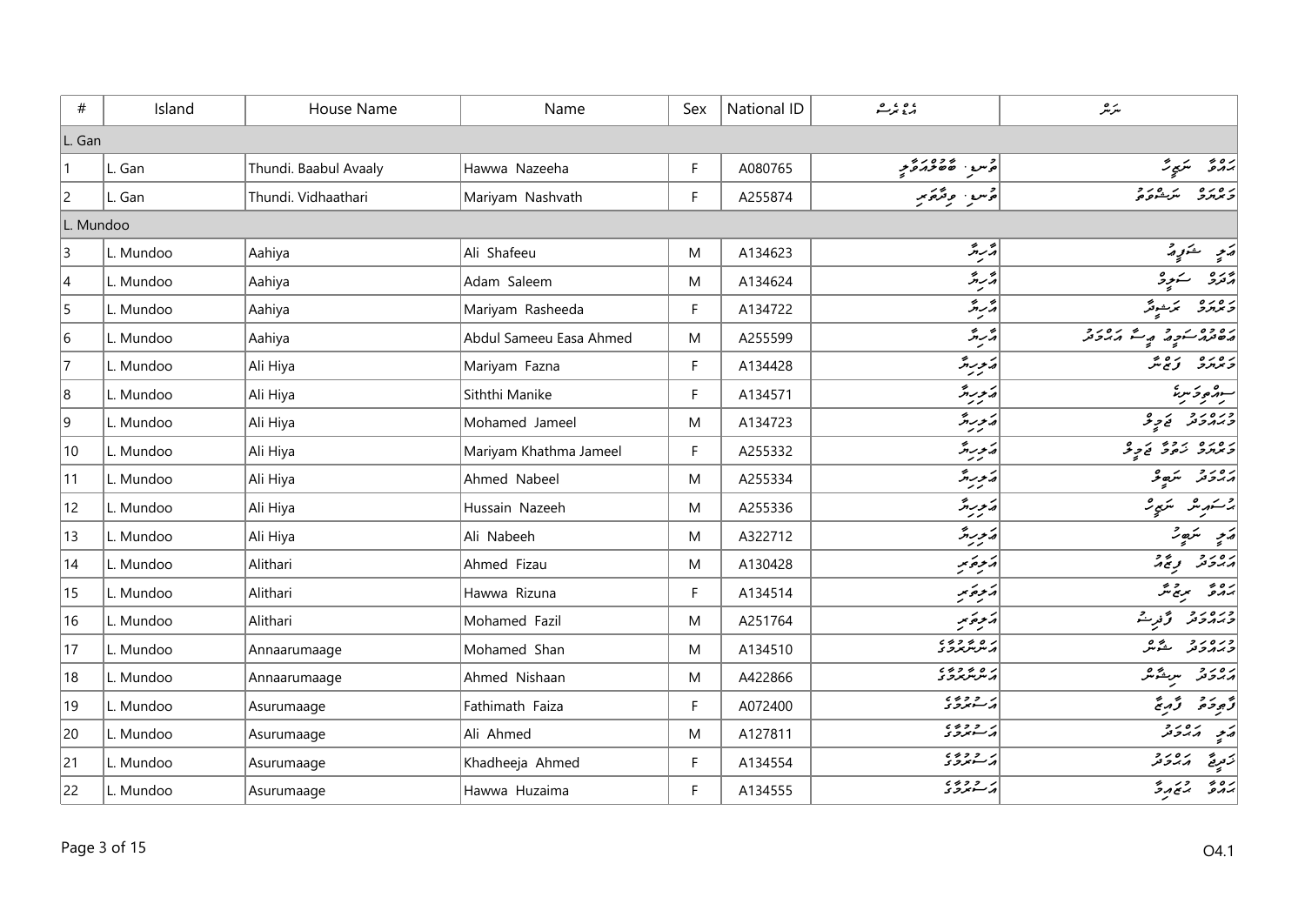| 23 | L. Mundoo | Asurumaage         | Mohamed Inaz           | M         | A151925 | بر و و پر ،<br>مرسومرو <sub>ک</sub> | وبرورو مشج                                |
|----|-----------|--------------------|------------------------|-----------|---------|-------------------------------------|-------------------------------------------|
| 24 | L. Mundoo | Banafusaage        | Mariyam Hussain        | F         | A134513 | پر بر دید ،<br>ح <i>امزنی ک</i>     | ومرده ورمه                                |
| 25 | L. Mundoo | <b>Beach Villa</b> | Aishath Shaheema       | F         | A103634 | جەمھرىقە                            | أقهر مشوقه المشروقة                       |
| 26 | L. Mundoo | <b>Beach Villa</b> | Ali Sifam              | M         | A151518 | ە ئۇرۇ.<br>ئ                        | أەسم بىر ئەرقى                            |
| 27 | L. Mundoo | Beach Villa        | Mariyam Shizaana       | F         | A255690 | ە ئ <sup>ۇ</sup> بوڭر               | رەرە خوتمەر                               |
| 28 | L. Mundoo | Fahinoor           | Aminath Azeema         | F         | A134718 | ۇ بەيترىر                           |                                           |
| 29 | L. Mundoo | Fahinoor           | Lubna Ahmed Luthfee    | F         | A255071 | ۇ بەيترىتر                          |                                           |
| 30 | L. Mundoo | Fahinoor           | Ibrahim Sobah          | ${\sf M}$ | A255901 | ۇرىترىر                             | 2012000                                   |
| 31 | L. Mundoo | Fehivina           | Saadha Mohamed         | F         | A134542 | ڈرءِ بئر                            | كرويز ورورو                               |
| 32 | L. Mundoo | Fenfiyaazuge       | Abdul Shakoor Sulaiman | M         | A134517 | ژیمو پژیز                           | גם כם גדרך כבי כך.<br>הסתה ביטית היכה כית |
| 33 | L. Mundoo | Fenfiyaazuge       | Hussain Jahush         | M         | A311041 | ئۇ شرىر ش <sup>ىرى</sup> ئ          | جرسكم يداريقه                             |
| 34 | L. Mundoo | Feyrumaage         | Ibrahim Shareef        | M         | A134700 | ، و » ،<br> تو بوری                 | ە ئەرە ئىسىر<br>مەھمەرە ئىسىر             |
| 35 | L. Mundoo | Feyrumaage         | Ahmed Shareef          | M         | A134702 | در و در د<br>تو بور <del>و</del> و  | رەرو خىرو                                 |
| 36 | L. Mundoo | Feyrumaage         | Mariyam Masha          | F         | A252077 | پر و در بر<br>  مخرد بر             | أو مرمره و و شک                           |
| 37 | L. Mundoo | Feyrumaage         | Ibrahim Aiham          | M         | A252080 | در و در د<br>تو بور <del>و</del> و  | $5.22 - 2.22$                             |
| 38 | L. Mundoo | Gulbakaage         | Khadeeja Moosa         | F         | A134487 | و ه د پر د<br>د نوه نو د            | أرَمْرِيعٌ وَرْسٌمُ                       |
| 39 | L. Mundoo | Gulbakaage         | Sanfa Ahmed            | F         | A134669 | د و ر د  ،<br>د نره نړ              | سرعد مردور                                |
| 40 | L. Mundoo | Gulbakaage         | Ahmed Rifshan          | M         | A134670 | و و بر د و<br>د نوه مړي             | أرور بروشكر                               |
| 41 | L. Mundoo | Gulbakaage         | Aminath Ahmed          | F         | A136852 | و ه ر پر پر<br>د نوه مړ             | ה ביתה גם בב                              |
| 42 | L. Mundoo | Gulzaaruge         | Mohamed Ibrahim        | M         | A076196 | و ه پر و ء<br>  د نومځ مرد          | כמחכת חפיציב                              |
| 43 | L. Mundoo | Gulzaaruge         | Mariyath Hassan        | F         | A100646 | و ه پر و ۽<br>  د څرنگ مرد          | لمحمد مركبه بمسكرهم                       |
| 44 | L. Mundoo | Gulzaaruge         | Husam Mohamed          | M         | A253616 | و ه پر و ۽<br><sub>ک</sub> نوبخ بور | و موه وره دو                              |
| 45 | L. Mundoo | Heena Villa        | Ahmed Shafeeg          | M         | A137924 | رېتر <sub>ى قم</sub> ر              | پره پر په شور پخ                          |
| 46 | L. Mundoo | Heena Villa        | Ibrahim Thariq         | M         | A255567 | رېتر <sub>ى قم</sub> ر              |                                           |
| 47 | L. Mundoo | Hiyaavehi          | Ali Adam               | M         | A058456 | ىرەژچە بە                           | أرشح أرترو                                |
| 48 | L. Mundoo | Hiyaavehi          | Aishath Reena          | F         | A134578 | رېژه کړ                             |                                           |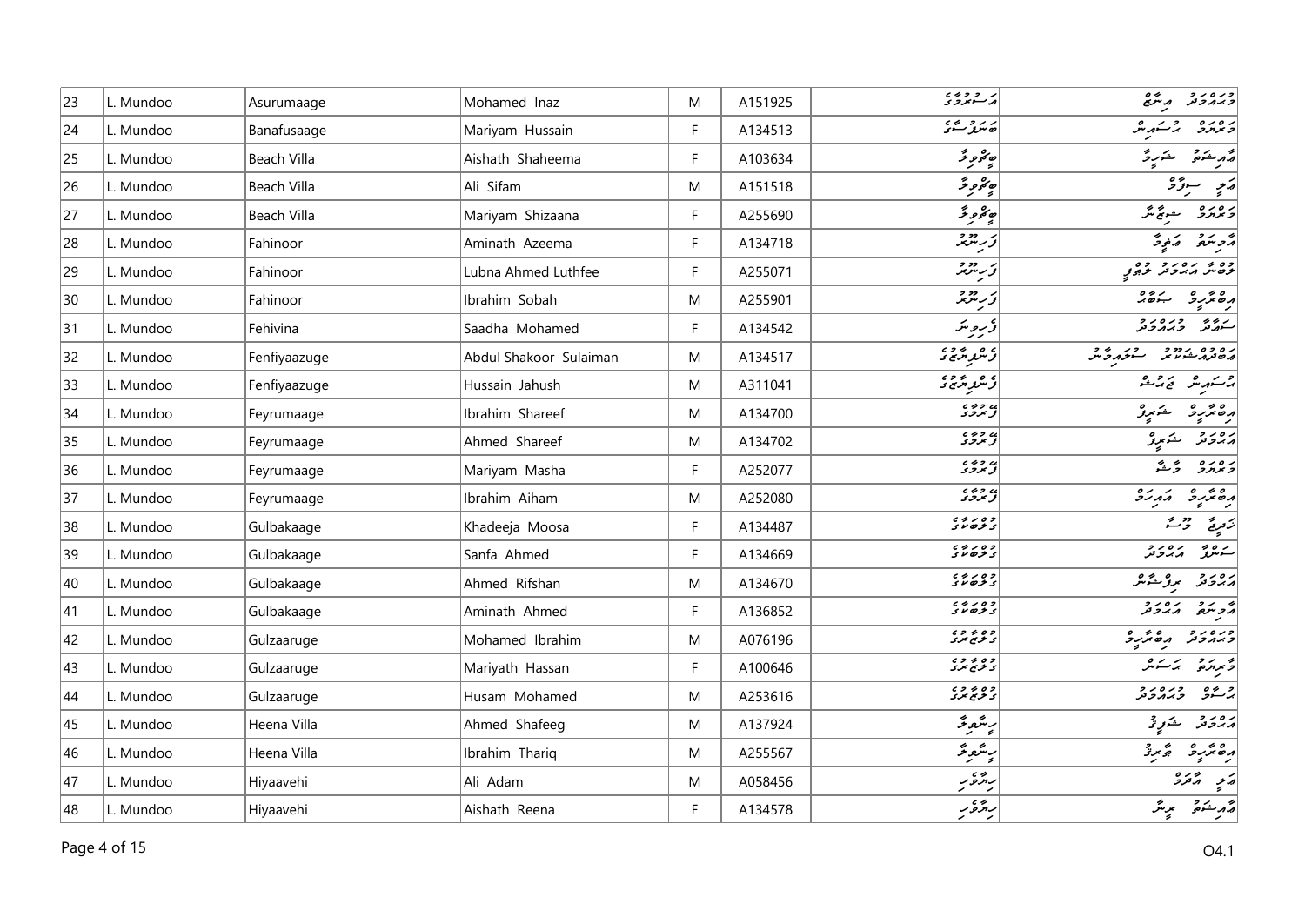| 49 | L. Mundoo | Hudhuasurumaage   | Aminath Rasheeda       | F  | A134545 | و ور _و و پر و<br>رتوبر — برو ی            |                                                                                                                                                                                                                                |
|----|-----------|-------------------|------------------------|----|---------|--------------------------------------------|--------------------------------------------------------------------------------------------------------------------------------------------------------------------------------------------------------------------------------|
| 50 | L. Mundoo | Javaahiru Vaadhee | Mohamed Shareef        | M  | A094537 | ئے قریر ترقی فیر                           | ورەرو شەرۇ                                                                                                                                                                                                                     |
| 51 | L. Mundoo | Javaahiru Vaadhee | Hawwa Shafeega         | F. | A094538 | ئەقرىر قرقرىيە                             | پره پچ<br>شَدَوٍ تَزُ                                                                                                                                                                                                          |
| 52 | L. Mundoo | Javaahiru Vaadhee | Fathmath Sadheema      | F. | A256445 | ر و به حرم مور<br>محمد مرمره مور           | سەمەرگە<br>ۇ بوخ <sup>ى</sup>                                                                                                                                                                                                  |
| 53 | L. Mundoo | Javaahiru Vaadhee | Aminath Sadheema       | F  | A256447 | ئے قریر ترقی میں                           | سەمەرگە<br>ړګر سرچ                                                                                                                                                                                                             |
| 54 | L. Mundoo | Javaahiru Vaadhee | Ahmed Shafeeu          | M  | A256448 | ئەقرىر قرقرىيە                             | رەرو شرور                                                                                                                                                                                                                      |
| 55 | L. Mundoo | Javaahiru Vaadhee | Aishath Shifza         | F  | A256449 | ئەقرىر ترقەمىر                             | شوقر مح<br>م<br>پ <sup>و</sup> مرشوحو<br>مرم                                                                                                                                                                                   |
| 56 | L. Mundoo | Javaahiru Vaadhee | Khadeejath Shara       | F  | A256450 | بر گرېرگرگور                               | أرَسٍ فَمَعْ الشَّوَيْرُ                                                                                                                                                                                                       |
| 57 | L. Mundoo | Kudhiraiymaage    | Ali Abdul Kareem       | M  | A134601 | د په پره وي<br>مانو پره و د                | د ده ده ده ده کرد                                                                                                                                                                                                              |
| 58 | L. Mundoo | Manzil            | Abdul Muhaimin Shareef | M  | A070966 | 5 ئىرى پى                                  | גם כם כזרה כילה ייבית ליידור ביו הייבור ביו הייבור ביו הייבור ביו הייבור ביו הייבור ביו הייבור ביו הייבור ביו<br>הייבור ביו הייבור ביו הייבור ביו הייבור ביו הייבור ביו הייבור ביו הייבור ביו הייבור ביו הייבור ביו הייבור ביו |
| 59 | L. Mundoo | Manzil            | Aminath Nasheeda       | F. | A158336 | ئەشرىپ بۇ                                  | أأروبترة الترشوش                                                                                                                                                                                                               |
| 60 | L. Mundoo | Moon Star         | Ahmed Abdul Shakoor    | M  | A134452 | دد ه ره پر                                 | ره وه درود و<br>پره تر پر شور مر<br>ر ە ر د<br>م.ئرى تىر                                                                                                                                                                       |
| 61 | L. Mundoo | Moon Star         | Aishath Naila          | F  | A134634 | دد ۵ مرچ پر                                | أقرم شكرة التمرقر                                                                                                                                                                                                              |
| 62 | L. Mundoo | Muthee            | Ahmed Munaz            | M  | A100916 | و<br>حرمج                                  | رەرد دىرە                                                                                                                                                                                                                      |
| 63 | L. Mundoo | Muthee            | Aishath Fazna          | F  | A152345 | و<br>حرمج                                  | ە ئەستەم ئەم ئىش                                                                                                                                                                                                               |
| 64 | L. Mundoo | Nalahiyaa         | Abdulla Rasheed        | M  | A134577 | يئر پژرېژ                                  | رەقراللە ىمەسىق                                                                                                                                                                                                                |
| 65 | L. Mundoo | Nalahiyaa         | Abdulla Muneem Mohamed | M  | A134716 | يتزبريتر                                   | رە والله 3 مرد 70 دو                                                                                                                                                                                                           |
| 66 | L. Mundoo | Nalahiyaa         | Ali Najah              | M  | A229443 | يئر پخرېد پېژ                              | يَا جِمْ سَنَةٌ رَ                                                                                                                                                                                                             |
| 67 | L. Mundoo | Nalahiyaa         | Fathimath Saajidha     | F. | A255348 | يتزبزريم                                   | و و ده شور                                                                                                                                                                                                                     |
| 68 | L. Mundoo | Nalahiyaa         | Ahmed Sarimu           | M  | A255353 | يئر پخرېد پېژ                              | رەرو ئىرۇ                                                                                                                                                                                                                      |
| 69 | L. Mundoo | Nazeehaa Manzil   | Khadeeja Mohamed       | F  | A128721 | ىئى <sub>ي</sub> ئەز ئىرىپ <sub>ى</sub> ئە | زَمْرِيحٌ وَرَوْرٌ وَ                                                                                                                                                                                                          |
| 70 | L. Mundoo | Nazeehaa Manzil   | Aishath Nazeema        | F  | A134613 | ىئىي ئەخرىسى بى                            | مەرشى ئىنچ                                                                                                                                                                                                                     |
| 71 | L. Mundoo | Nazeehaa Manzil   | Fathimath Nazeera      | F  | A134614 | ىئەپە <i>ئەكەنگى</i> بۇ                    | قَرْجِرْةُ مَنْ يَرْ                                                                                                                                                                                                           |
| 72 | L. Mundoo | Nazeehaa Manzil   | Nasreen Abdulla        | M  | A134615 | ﯩ <i>ﻜﯩﻲ ﯕﯘ</i> ﻣﯘﻳﯩ                       | ىترىشمىيەش كەھ قىراللە                                                                                                                                                                                                         |
| 73 | L. Mundoo | Nazeehaa Manzil   | Hussain Niam           | M  | A134616 | ى <i>تىپ<sub>ى</sub>ر ئەزىكى بى</i> ر      | بر کے مرکز مرکز د                                                                                                                                                                                                              |
| 74 | L. Mundoo | Nazeehaa Manzil   | Mohamed Nizam          | M  | A158419 | ى <i>كىي گەڭ نىڭ بى</i>                    | ورەرو سۇۋ                                                                                                                                                                                                                      |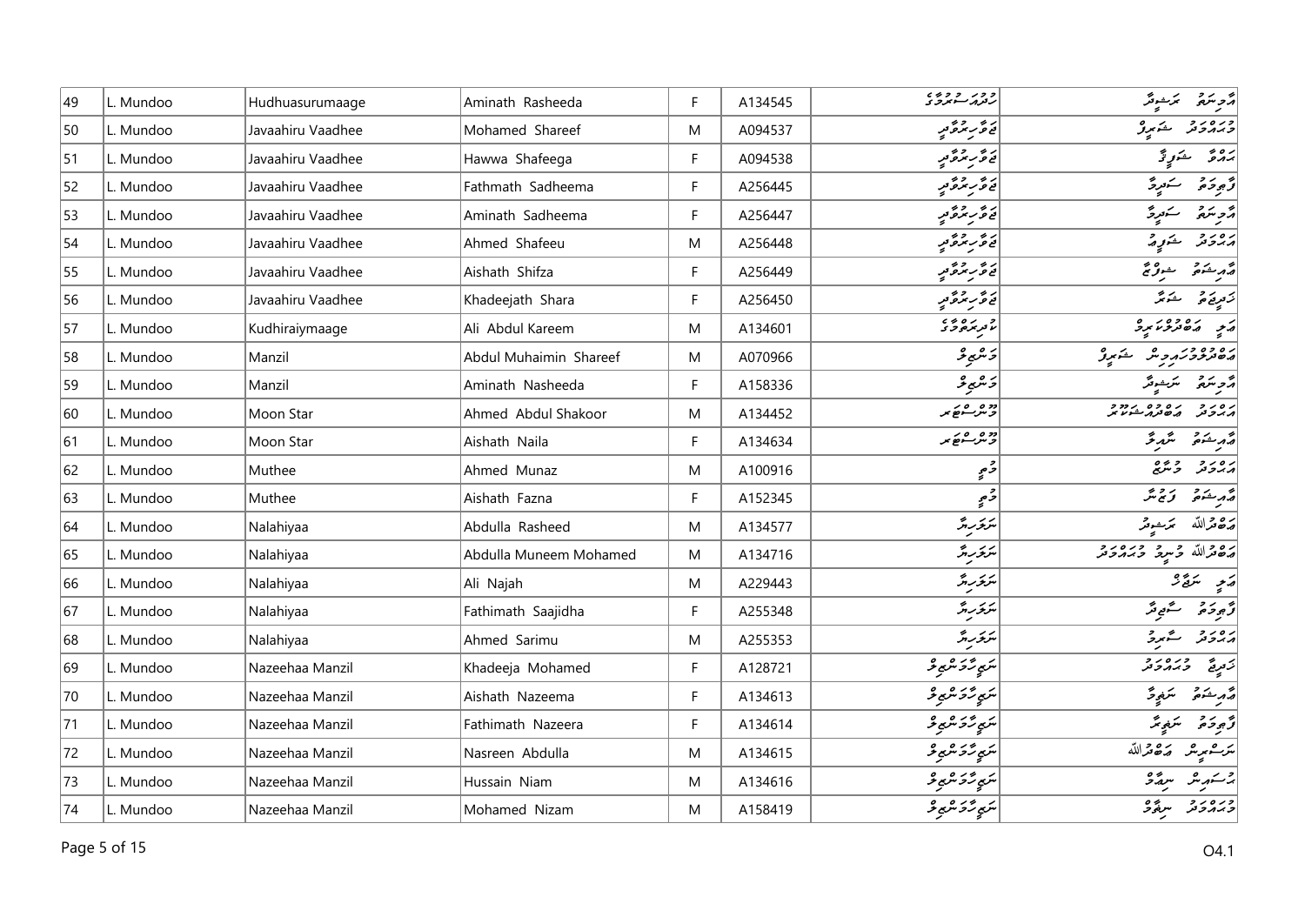| 75  | L. Mundoo | Nazeehaa Manzil | Aminath Nazeela      | F           | A255616 | ىئە <i>پەر ئەكتىمبو</i> ئى      | و بر در منتظر میگیرد.<br>مردم منتظر منتظر                                                            |
|-----|-----------|-----------------|----------------------|-------------|---------|---------------------------------|------------------------------------------------------------------------------------------------------|
| 76  | L. Mundoo | Nazeehaa Manzil | Hassan Nishaf        | M           | A363125 | ىئى <sub>ي</sub> ئەئەتمىي بى    | ىز كەش س <sub>ىرىش</sub> ۇ                                                                           |
| 77  | L. Mundoo | Nooreege        | Aminath Simla        | F           | A068931 | دد<br>مترسمو بر                 | ۇ ئەسىر ئىسىر                                                                                        |
| 78  | L. Mundoo | Nooreege        | Aishath Zuhudha      | F           | A094043 | دد<br>مترسری                    | و در در در در در در در میباشد.<br>مرد استفاده می برد در                                              |
| 79  | L. Mundoo | Nooreege        | Aishath Ramla        | $\mathsf F$ | A134550 | دد<br>مترسری                    | وكركت بروتو                                                                                          |
| 80  | L. Mundoo | Nooreege        | Umar Mukhuthar       | M           | A134712 | دد<br>مترسری                    | ور و و د و د                                                                                         |
| 81  | L. Mundoo | Nooreege        | Ahmed Zidhaan        | M           | A253516 | دد<br>مترسری                    | أرور ويحمد المحافظة                                                                                  |
| 82  | L. Mundoo | Nooreege        | Hussain Layan        | M           | A253533 | دد<br>مترسری                    | رحم والمراد                                                                                          |
| 83  | L. Mundoo | Noovilu         | Hussain Faseeh       | M           | A076762 | لترويحه                         | <u>چرىكى ئۇسۇم</u>                                                                                   |
| 84  | L. Mundoo | Noovilu         | Aminath Jeeza        | $\mathsf F$ | A134635 | يتر <sub>عر قحر</sub>           | أأرد الله المحمدة المحمدة المحمدة المحمدة المحمدة المحمدة المحمدة المحمدة المحمدة المحمدة المحمدة ال |
| 85  | L. Mundoo | Noovilu         | Fathimath Shehenaz   | F           | A134636 | يتروخه                          | و د د دی.<br>ترجوح شرس                                                                               |
| 86  | L. Mundoo | Noovilu         | Mohamed Nizar        | M           | A134639 | يترعر قحه                       | ورەرو سەر                                                                                            |
| 87  | L. Mundoo | Noovilu         | Haleemath Inayath    | $\mathsf F$ | A256407 | يترعر فحر                       | برزدة المتعدد                                                                                        |
| 88  | L. Mundoo | Noovilu         | Hawwa Noorannahaaru  | $\mathsf F$ | A256410 | لترويحه                         | גם 2 הבנים גובר                                                                                      |
| 89  | L. Mundoo | Noovilu         | Hussain Haisam       | M           | A256412 | لترويحه                         | يرحكها الكرامية                                                                                      |
| 90  | L. Mundoo | Orchidmaage     | Hussain Abdul Rahman | M           | A255328 |                                 | وكرده ده وه ده و و                                                                                   |
| 91  | L. Mundoo | Raiyvilaage     | Ahmed Mufeedh        | M           | A115569 | ىرە ھەتىي<br>ئىرقۇمۇتى          | د د د و د د                                                                                          |
| 92  | L. Mundoo | Raiyvilaage     | Fathimath Azeema     | F           | A134433 | رە<br>ئىرە <sub>ۋ</sub> ىرىگە   | تزود قراقباني                                                                                        |
| 93  | L. Mundoo | Raiyvilaage     | Mariyam Ameena       | F           | A134499 | ره<br>بر <sub>حو</sub> مونور    | دەرە ئەدىئە                                                                                          |
| 94  | L. Mundoo | Raiyvilaage     | Ismail Naufal        | M           | A253588 | ره<br>بر <sub>حوم</sub> ور      | ر جۇرپۇ سەزرۇ                                                                                        |
| 95  | L. Mundoo | Raiyvilaage     | Arsham Ahmed         | M           | A253599 | ره<br>مر <sub>گ</sub> وعو څر    | د و ده د د د د                                                                                       |
| 96  | L. Mundoo | Raiyvilaage     | Midhuhath Ahmed      | $\mathsf F$ | A253601 | ره و د ،<br>مره د د د           | و در د در د                                                                                          |
| 97  | L. Mundoo | Red Rose        | Hassan Yoosuf        | M           | A121751 | ، ە ە مەر ھ                     | پرسە پىر جوم                                                                                         |
| 98  | L. Mundoo | Red Rose        | Mohamed Shafee       | M           | A134424 | ، ە ەر<br>بىر <b>ب</b> ە ئىرىسە | ورەر د شگړ                                                                                           |
| 99  | L. Mundoo | Red Rose        | Fathimath Faiga      | F.          | A134570 | <sup>ی ہ م</sup> ی ہے           | وَجوحَةً وَمِنَّى                                                                                    |
| 100 | L. Mundoo | Red Rose        | Aminath Yusra        | F           | A250359 | <sup>ی ہ م</sup> ی ہے           | و المعرض المسلم المسلم                                                                               |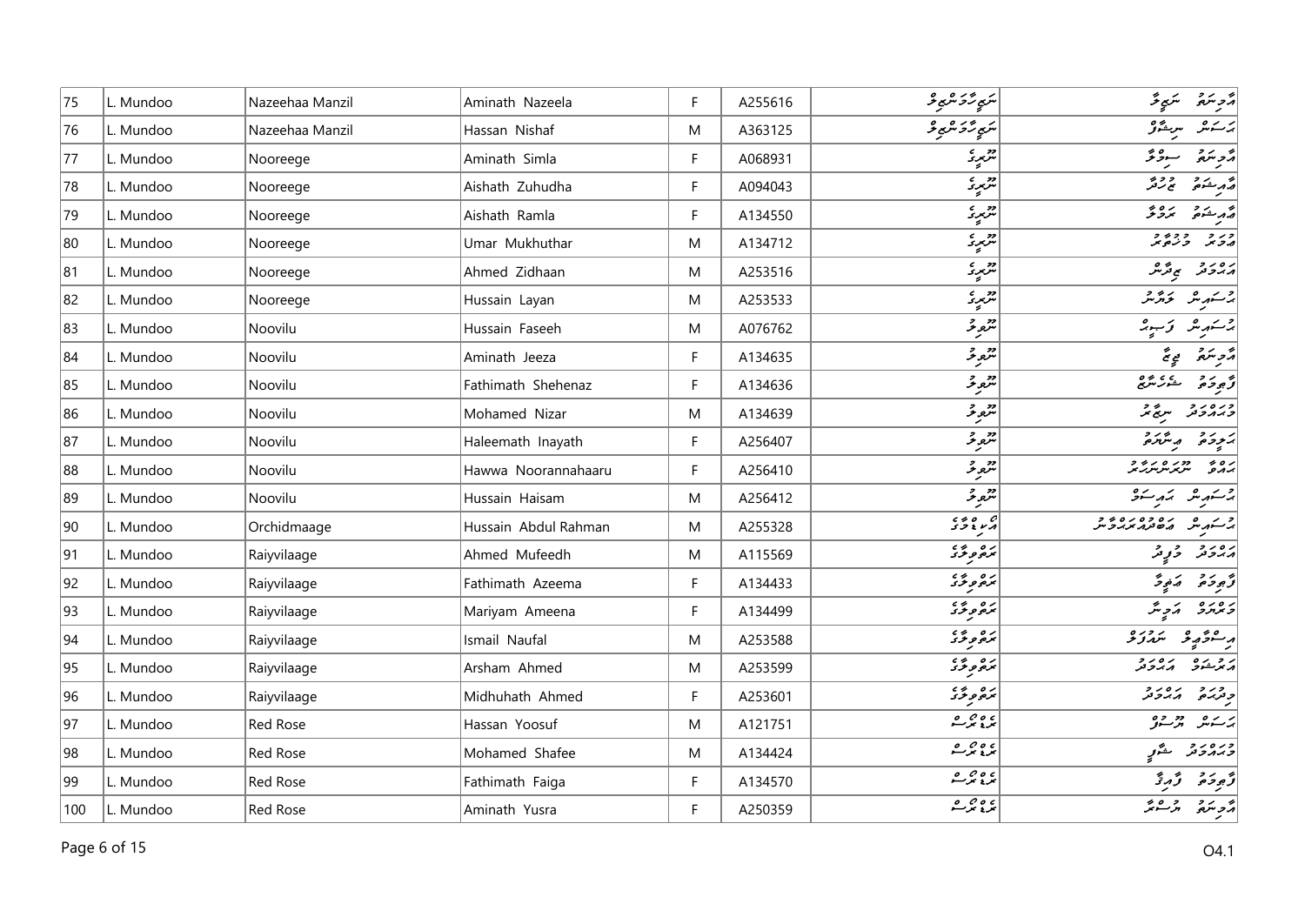| 101   | L. Mundoo | Red Rose          | Ahmed Hafiz             | M           | A250362 | <sup>ي ه 0</sup> مر م                 | رەر ئەرنى                                               |
|-------|-----------|-------------------|-------------------------|-------------|---------|---------------------------------------|---------------------------------------------------------|
| 102   | L. Mundoo | Red Rose          | Ali Maaid               | M           | A250365 | ، ە ە مەر<br>مون <sub>ى</sub> مىرىسە  | ړې د پر                                                 |
| 103   | L. Mundoo | Seven Star        | Mariyam Nahusa          | $\mathsf F$ | A120115 | ے پر مرکبے پر                         | ويوره<br>سرچريځ                                         |
| 104   | L. Mundoo | Seven Star        | Ibrahim Naeem           | M           | A126344 | <sub>ع و</sub> عروض ع                 | ەر ھەتمەر 2<br>ب<br>سمەر                                |
| 105   | L. Mundoo | Seven Star        | Hawwa Ahmed             | F           | A134535 | <sub>ء ۽</sub> ۾ و <sub>ع</sub> ر     | ره و ره رو<br>پهرو مرکزو                                |
| 106   | L. Mundoo | Seven Star        | Fathimath Nasifa        | $\mathsf F$ | A134537 | <sub>ى ئە</sub> رەر ئەھ               | ۇي <sub>و</sub> دۇ شەرۇ                                 |
| 107   | L. Mundoo | Seven Star        | Hassan Nadhih           | M           | A252637 | ے ، <sub>م</sub> ورث عظیمہ            | يرك مده مده مده محمد براك                               |
| 108   | L. Mundoo | Sink Center       | Aishath Ruhusha         | F           | A255355 | ۔ مریز کے شیخ س                       | مەر ئىكى ئەر ئىك                                        |
| 109   | L. Mundoo | Sink Center       | Mohamed Raaif           | M           | A255359 | سەمىرىز سەمىرى بىر                    | ورەرد ئەرۋ                                              |
| 110   | L. Mundoo | Tulip             | Aishath Sizuna          | F           | A134507 | ھ <sub>ە</sub> تر پۇ                  | ۇرمۇمۇ سوتۇنىگە                                         |
| 111   | L. Mundoo | Tulip             | Adam Nasif              | M           | A134696 | جوړېږ                                 | ۇرە شەرق                                                |
| 112   | L. Mundoo | Ujaalaavidhuvaru  | Ibrahim Yoosuf          | M           | A141739 | د و څو تره تر<br>د ځ څو تره تر        | ە ھەترىر <sup>ى</sup><br>بر ھەترىرى<br>دد روه<br>در سور |
| 113   | L. Mundoo | Vaadhee           | Ahmed Razee             | M           | A112889 | حٌسٍ                                  | رەرد پەت                                                |
| 114   | L. Mundoo | Vaadhee           | Aishath Siyana          | $\mathsf F$ | A134516 | ر<br>حرمر                             | ۇرىشى سىرتىر                                            |
| 115   | L. Mundoo | Venus Villa       | Fathimath Zakariyya     | F           | A077116 | <br> ءٍ پئر ڪ <sub>ھوم</sub> وً       | לפלפ ביתחת                                              |
| 116   | L. Mundoo | Venus Villa       | Ibrahim Khaleel         | M           | A134608 | <sub>عو</sub> مئر ش <sub>عو</sub> محه | رەتزىر ئىچى                                             |
| 117   | L. Mundoo | <b>White Rose</b> | Ali Hussain             | M           | A134454 | لجروهيت                               | أەسم بر مسكور مىشر                                      |
| 118   | L. Mundoo | Yaagoothuge       | Moosa Mohamed           | M           | A134612 | پر دو د ع<br>پر پر ص                  | و دره دره                                               |
| 119   | L. Mundoo | Yaagoothuge       | Ismail Shareef          | M           | A134715 | ږ د د د ع<br>پر د ه و د               | ر جۇرگى ھەرگ                                            |
| 120   | L. Mundoo | Yaagoothuge       | Fathimath Muslima       | $\mathsf F$ | A255042 | پر دو د ع<br>پر ژه ي                  | تر شویڅ<br>و په پر د                                    |
| 121   | L. Mundoo | Yaagoothuge       | Hussain Zaeem           | M           | A255045 | پر دو د تا<br>پور د حو پ              | جاسكور محميرة                                           |
| 122   | L. Mundoo | Yaagoothuge       | Hawwa Sana              | $\mathsf F$ | A255054 | پر دو د تا<br>پور د حو پ              | رەپە<br>بەدە                                            |
| 123   | L. Mundoo | Yaagoothuge       | Fathimath Saffa         | F           | A348776 | پر دو د تا<br>پور د حو پ              | تو ده ده و                                              |
| Male' |           |                   |                         |             |         |                                       |                                                         |
| 124   | Male'     | H. Rosandale      | Maleesa Zufurath Ismail | F.          | A356571 | ر، محرج مورد و<br>ر، محرج ملونا محر   | دَرِيَّ ۽ زيره ريڪوهو                                   |
| 125   | Male'     | M. Flamingo       | Zamath Ali              | M           | A138778 | د. وګو په مړی                         | رەرد كې                                                 |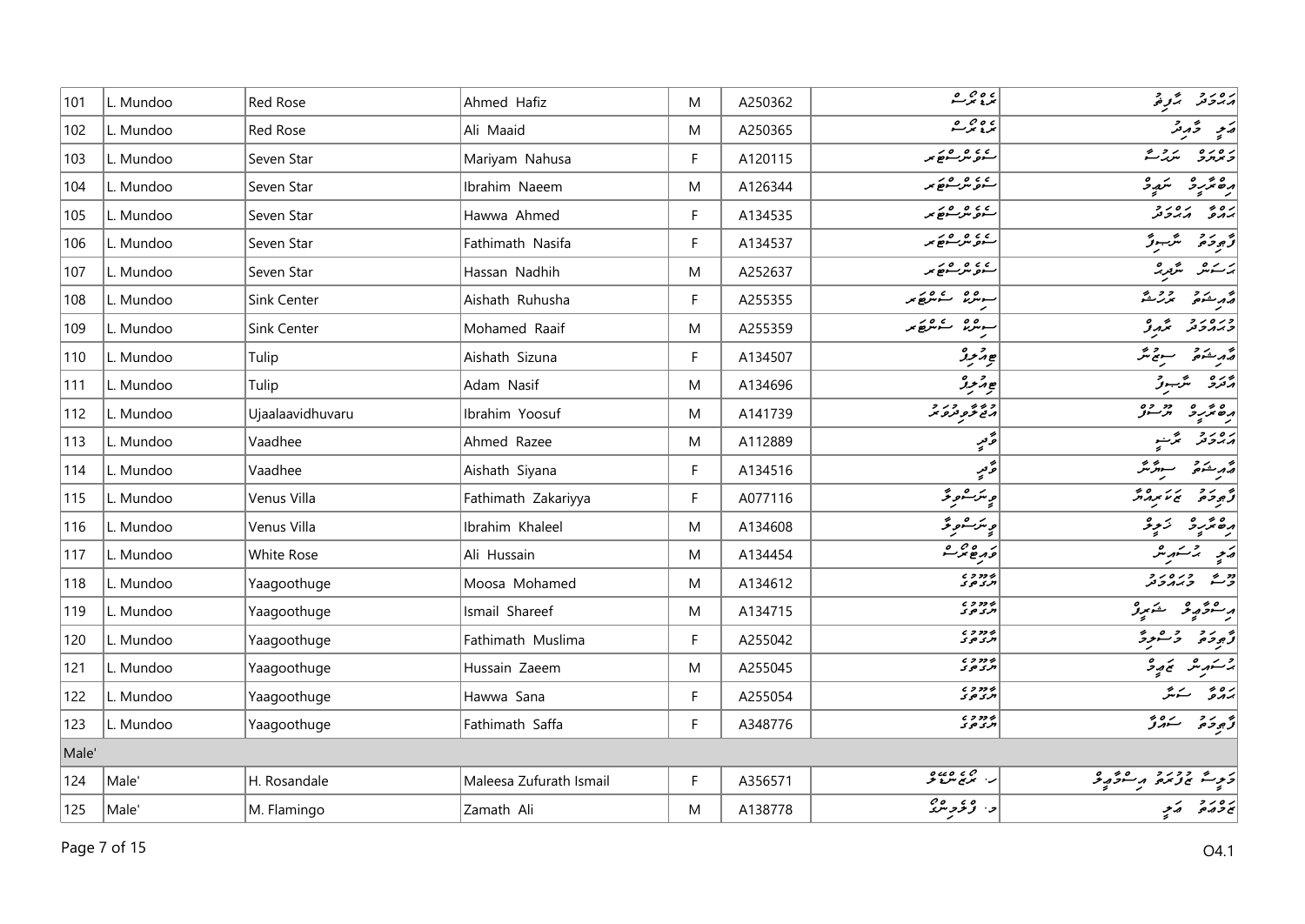| R. Meedhoo |                  |            |                 |   |         |                           |                       |                       |  |
|------------|------------------|------------|-----------------|---|---------|---------------------------|-----------------------|-----------------------|--|
| 126        | R. Meedhoo       | Alfa       | Hussain Nishad  | M | A316160 | پرویژ                     |                       | 2 كىم سىر سىر يىش قىر |  |
|            | R. Rasgetheemu   |            |                 |   |         |                           |                       |                       |  |
| 127        | R. Rasgetheemu   | Spotlight  | Milhana Mohamed | F | A239750 | وبره بحرم و               | ووثر بر دره دو        |                       |  |
|            | Sh. Feydhoo      |            |                 |   |         |                           |                       |                       |  |
| 128        | Sh. Feydhoo      | Vaijeheyge | Ahmed Faruhan   | M | A320211 | ر م ده د و<br>د هر م کر د |                       | رەرد روپر             |  |
| Th. Buruni |                  |            |                 |   |         |                           |                       |                       |  |
| 129        | Th. Buruni       | Dhoores    | Ahmed Aiham     | M | A248636 | ددې ه                     |                       | גפיק הגיפ             |  |
|            | Th. Gaadhiffushi |            |                 |   |         |                           |                       |                       |  |
| 130        | Th. Gaadhiffushi | Moon Light | Mareena Mohamed |   | A251583 | ا <i>ده و د ه</i>         | و ره ر د<br>تر پر ژمر | ئەبىرىتىر             |  |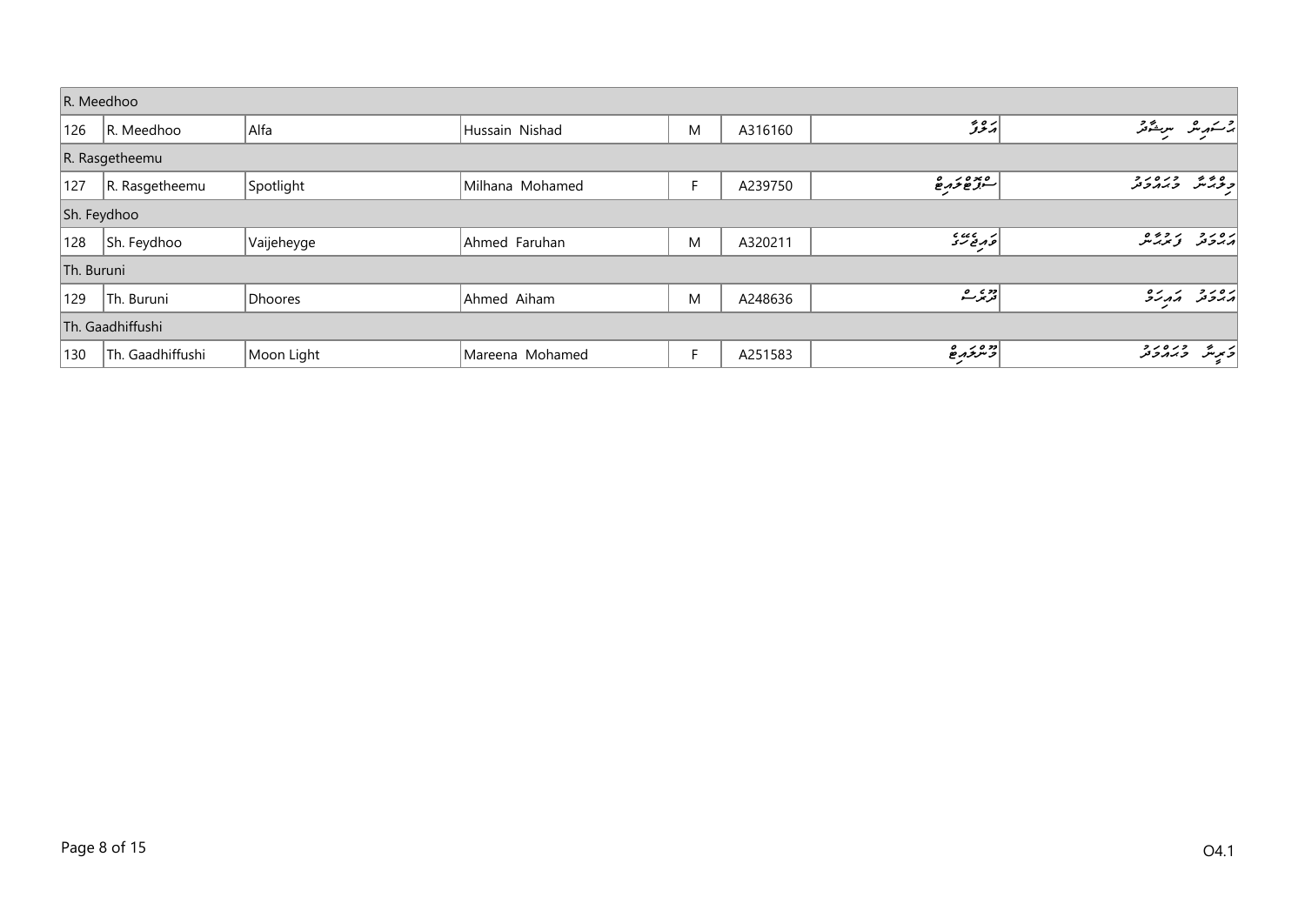## *w7qAn8m? sCw7mRo>u; wEw7mRw;sBo<*

| ' مرمر | 'يئرىثر: |
|--------|----------|
|        |          |
|        |          |
|        |          |

## *w7q9r@w7m> sCw7qHtFoFw7s; mAm=q7 w7qHtFoFw7s;*

| ىر تە | $\mathcal{O} \times$<br>$\sim$ | $\sim$<br>. . | لترنثر |
|-------|--------------------------------|---------------|--------|
|       |                                |               |        |
|       |                                |               |        |
|       |                                |               |        |

| انترنثر: | $^{\circ}$ | يبرهر | $^{\circ}$<br>سرسر |
|----------|------------|-------|--------------------|
|          |            |       |                    |
|          |            |       |                    |
|          |            |       |                    |

| ىرتىر: | 。<br>سر سر | .,<br>مرسر |
|--------|------------|------------|
|        |            |            |
|        |            |            |
|        |            |            |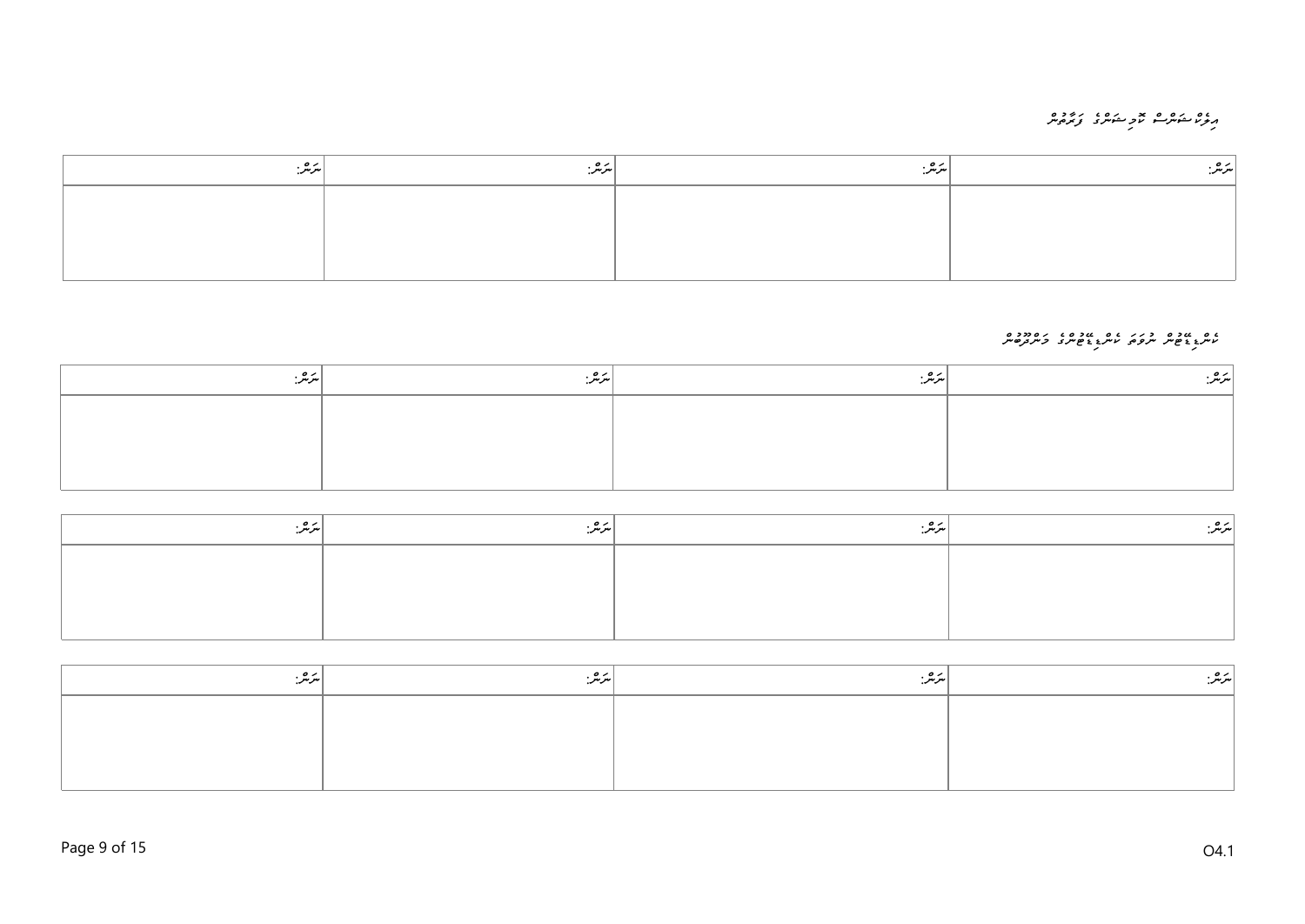| يره. | ο. | ا ير ه |  |
|------|----|--------|--|
|      |    |        |  |
|      |    |        |  |
|      |    |        |  |

| <sup>.</sup> سرسر. |  |
|--------------------|--|
|                    |  |
|                    |  |
|                    |  |

| ىئرىتر. | $\sim$ | ا بر هه. | لىرىش |
|---------|--------|----------|-------|
|         |        |          |       |
|         |        |          |       |
|         |        |          |       |

| 。<br>مرس. | $\overline{\phantom{a}}$<br>مر مىر | يتريثر |
|-----------|------------------------------------|--------|
|           |                                    |        |
|           |                                    |        |
|           |                                    |        |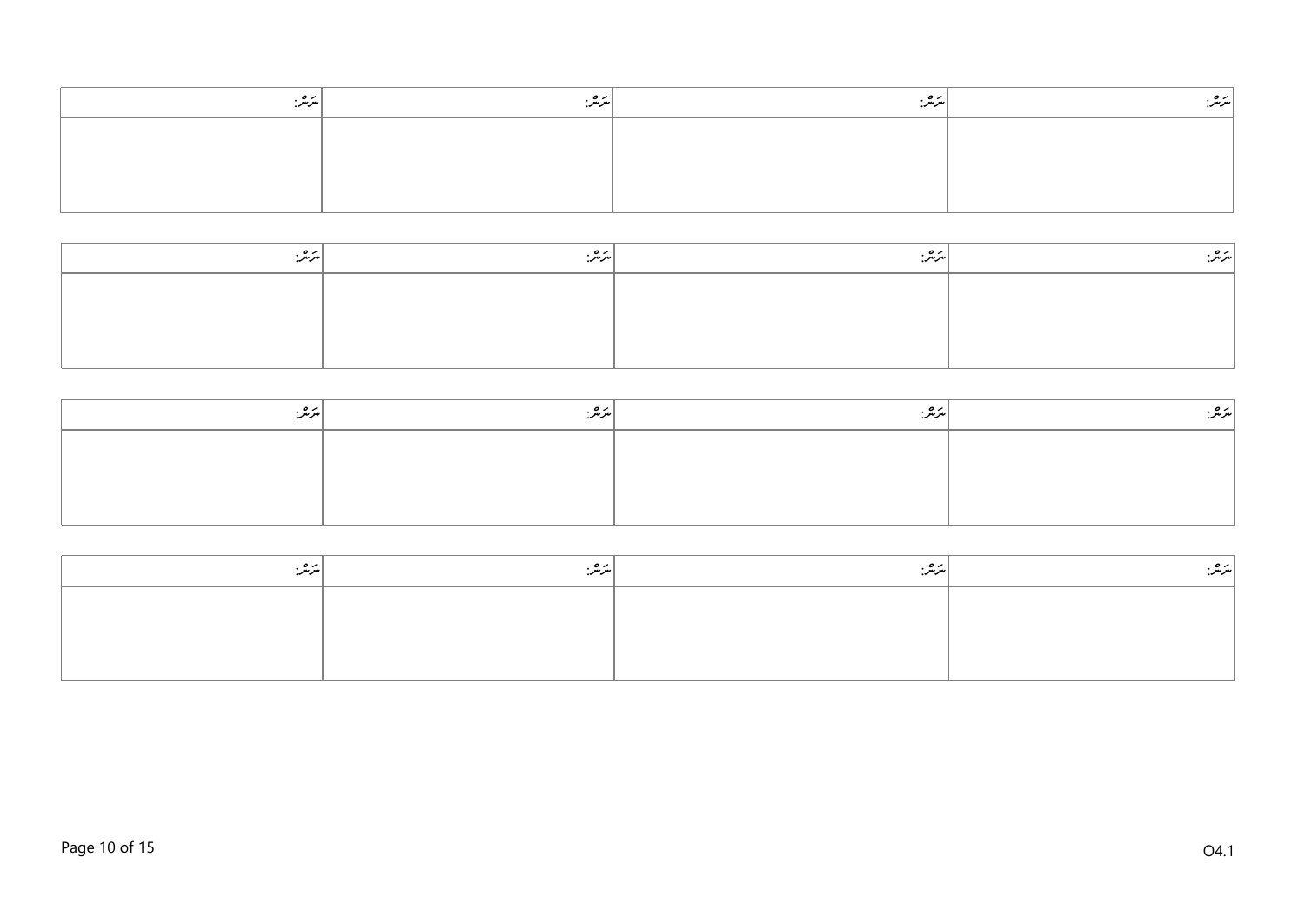| ير هو . | $\overline{\phantom{a}}$ | يرمر | اير هنه. |
|---------|--------------------------|------|----------|
|         |                          |      |          |
|         |                          |      |          |
|         |                          |      |          |

| ىر ھ | $\circ$ $\sim$<br>ا سرسر. | $\circ$ $\sim$<br>' سرسر . | o <i>~</i><br>سرسر. |
|------|---------------------------|----------------------------|---------------------|
|      |                           |                            |                     |
|      |                           |                            |                     |
|      |                           |                            |                     |

| 'تترنثر: | . .<br>يسمونس. |  |
|----------|----------------|--|
|          |                |  |
|          |                |  |
|          |                |  |

|  | . ه |
|--|-----|
|  |     |
|  |     |
|  |     |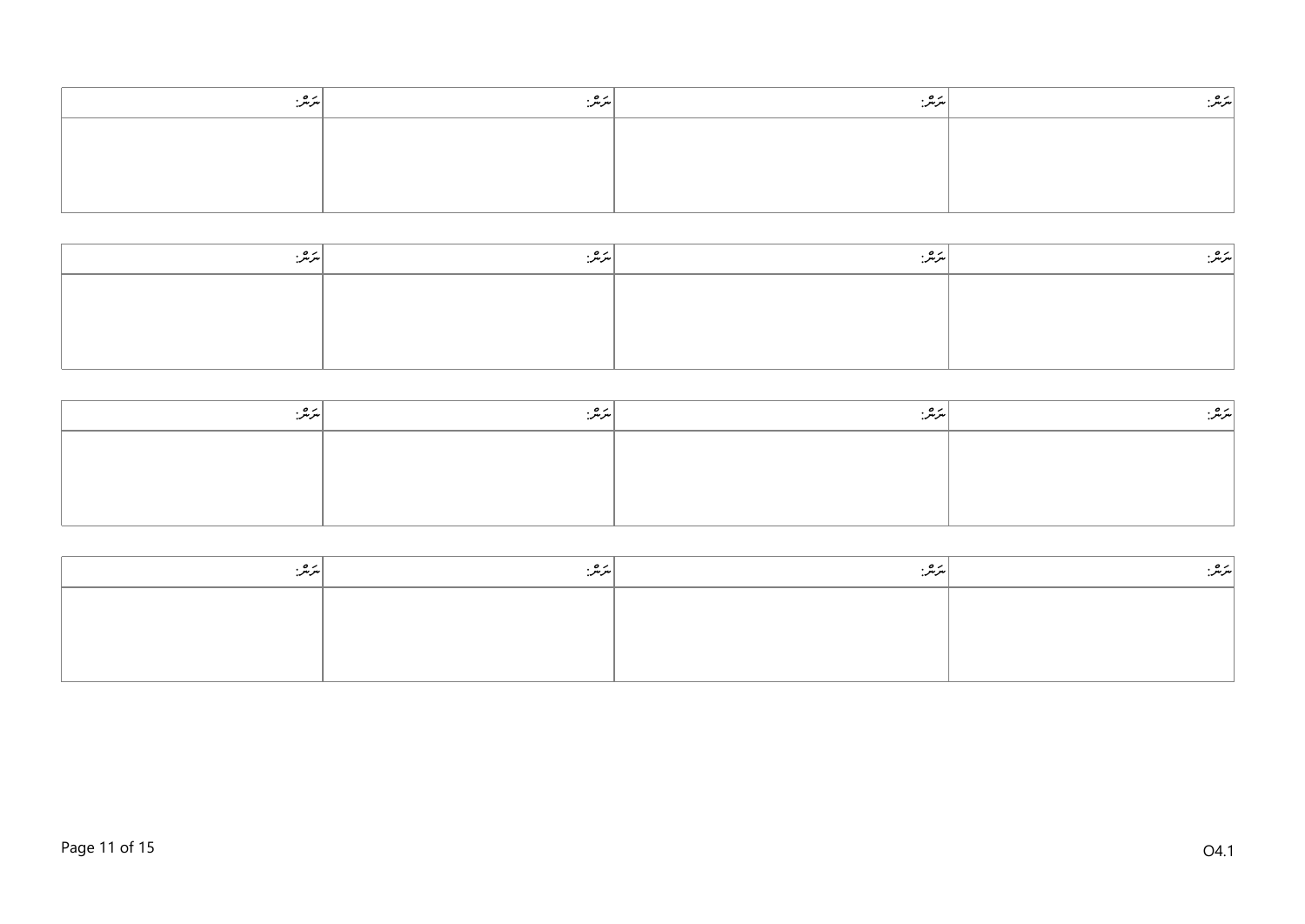| ير هو . | $\overline{\phantom{a}}$ | يرمر | اير هنه. |
|---------|--------------------------|------|----------|
|         |                          |      |          |
|         |                          |      |          |
|         |                          |      |          |

| ئىرتىر: | $\sim$<br>ا سرسر . | يئرمثر | o . |
|---------|--------------------|--------|-----|
|         |                    |        |     |
|         |                    |        |     |
|         |                    |        |     |

| انترنثر: | ر ه |  |
|----------|-----|--|
|          |     |  |
|          |     |  |
|          |     |  |

|  | . ه |
|--|-----|
|  |     |
|  |     |
|  |     |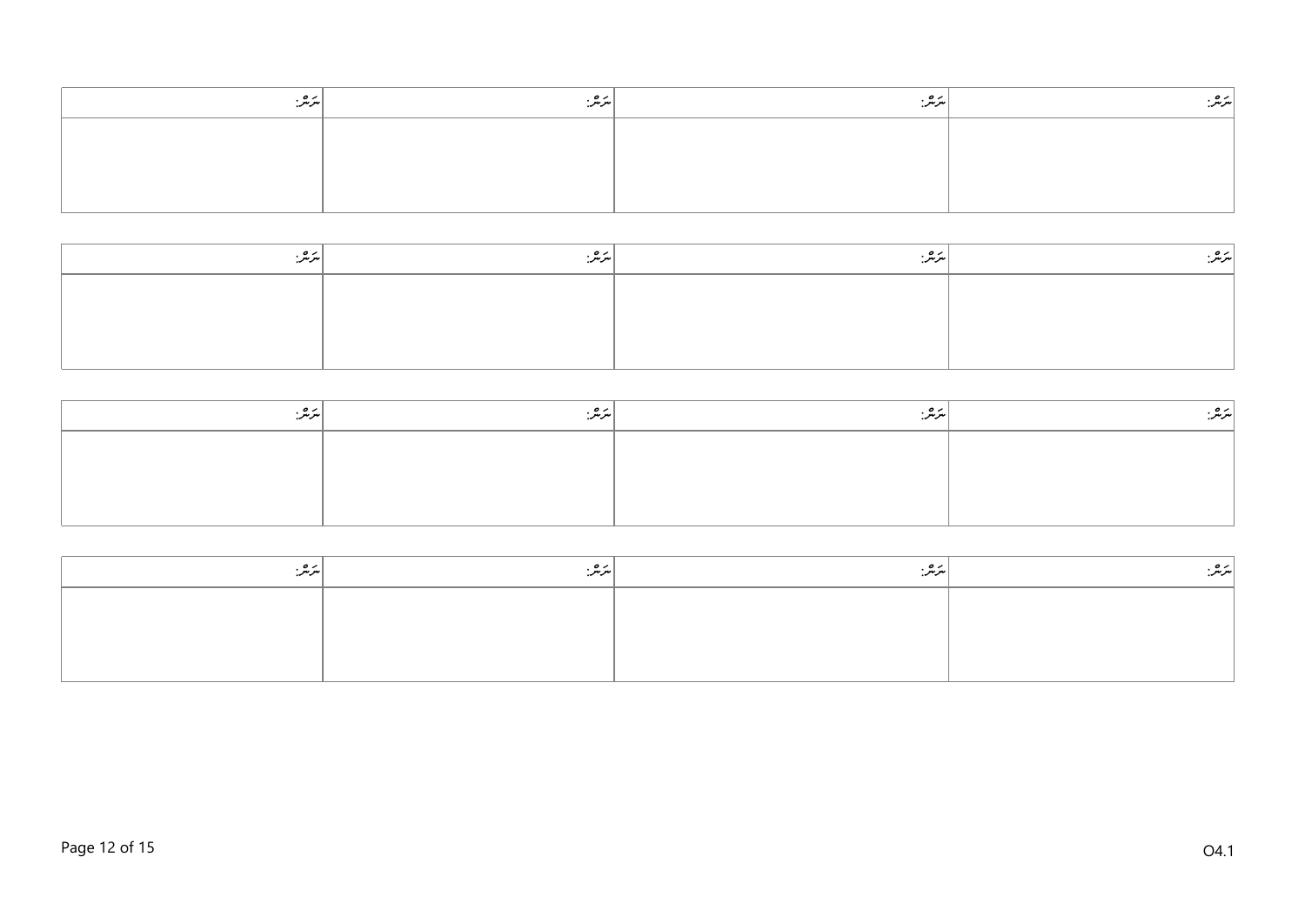| $\cdot$ | 。 | $\frac{\circ}{\cdot}$ | $\sim$<br>سرسر |
|---------|---|-----------------------|----------------|
|         |   |                       |                |
|         |   |                       |                |
|         |   |                       |                |

| يريثن | ' سرسر . |  |
|-------|----------|--|
|       |          |  |
|       |          |  |
|       |          |  |

| بر ه | 。 | $\sim$<br>َ سومس. |  |
|------|---|-------------------|--|
|      |   |                   |  |
|      |   |                   |  |
|      |   |                   |  |

| 。<br>. س | ىرىىر |  |
|----------|-------|--|
|          |       |  |
|          |       |  |
|          |       |  |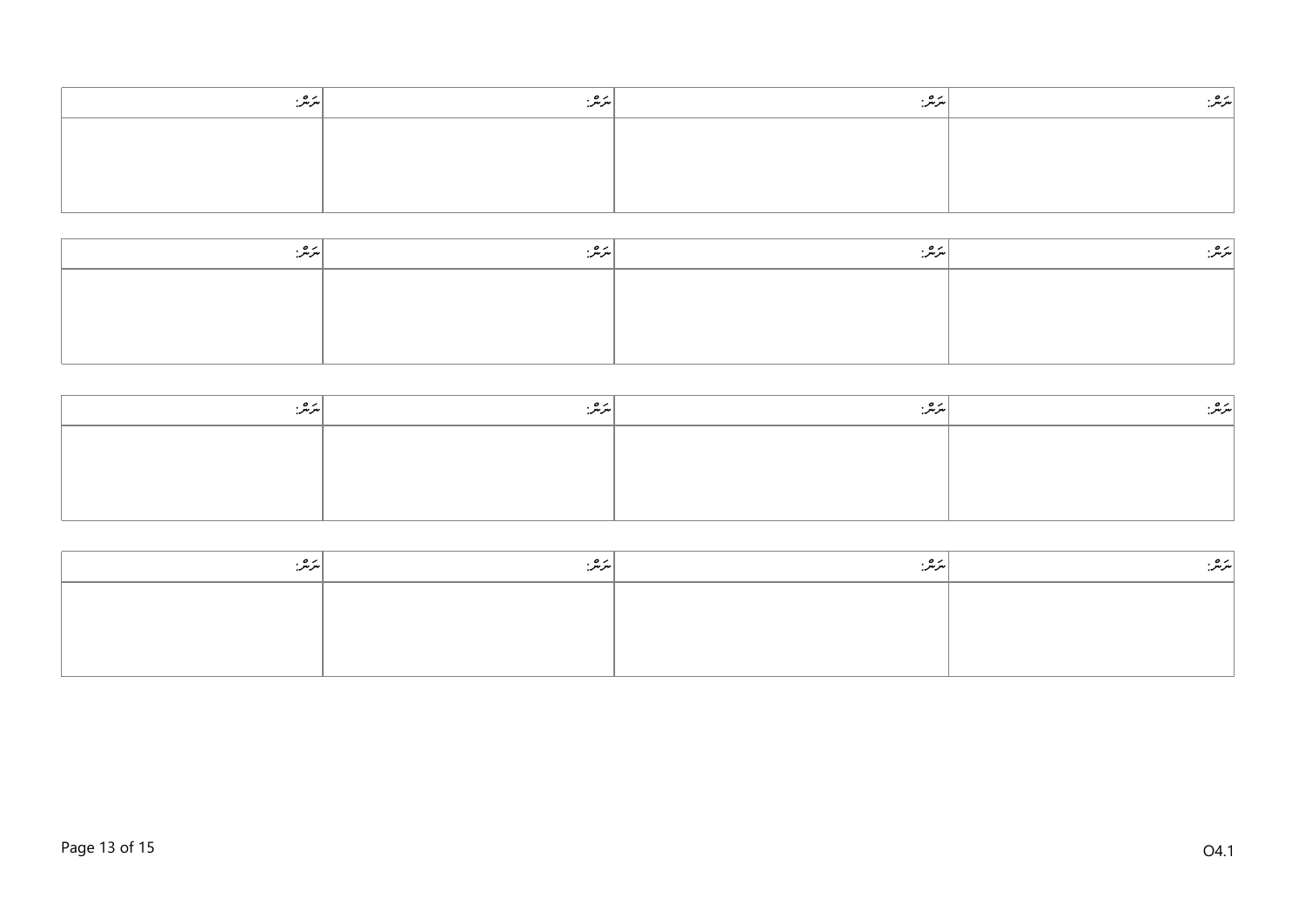| ير هو . | $\overline{\phantom{a}}$ | يرمر | اير هنه. |
|---------|--------------------------|------|----------|
|         |                          |      |          |
|         |                          |      |          |
|         |                          |      |          |

| ئىرتىر: | $\sim$<br>ا سرسر . | يئرمثر | o . |
|---------|--------------------|--------|-----|
|         |                    |        |     |
|         |                    |        |     |
|         |                    |        |     |

| الترنثر: | ' مرتكز: | الترنثر: | .,<br>سرسر. |
|----------|----------|----------|-------------|
|          |          |          |             |
|          |          |          |             |
|          |          |          |             |

|  | . ه |
|--|-----|
|  |     |
|  |     |
|  |     |